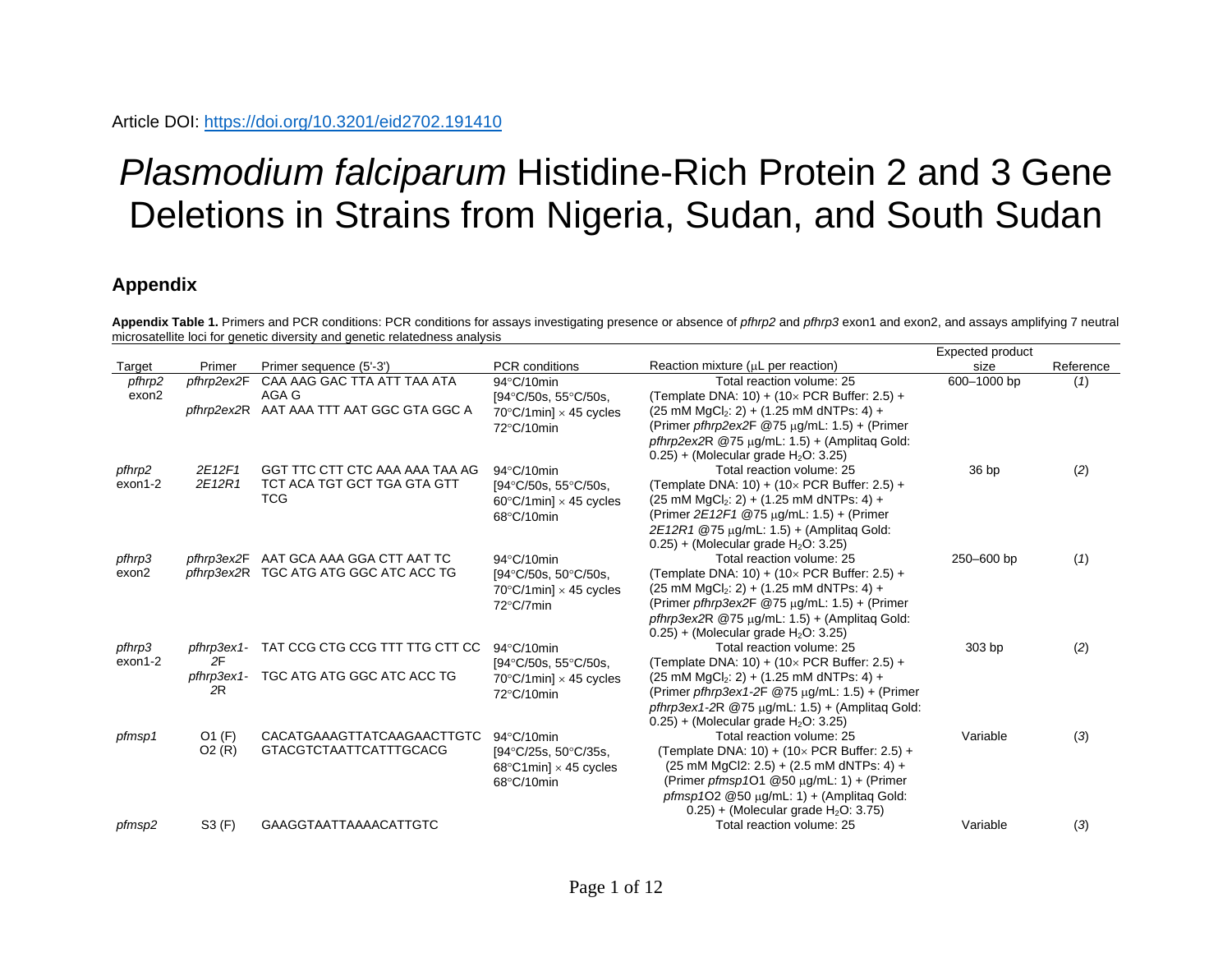|                 |                                                 |                                                               |                                                                                             |                                                                                                                                                                                                                                                                                                                 | <b>Expected product</b>                        |           |
|-----------------|-------------------------------------------------|---------------------------------------------------------------|---------------------------------------------------------------------------------------------|-----------------------------------------------------------------------------------------------------------------------------------------------------------------------------------------------------------------------------------------------------------------------------------------------------------------|------------------------------------------------|-----------|
| Target          | Primer                                          | Primer sequence (5'-3')                                       | <b>PCR</b> conditions                                                                       | Reaction mixture (µL per reaction)                                                                                                                                                                                                                                                                              | size                                           | Reference |
|                 | S2(R)                                           | GAGGGATGTTGCTGCTCCACAG                                        | 94°C/10min<br>[94°C/50s, 55°C/60s,<br>65 $\degree$ C/1min] $\times$ 45 cycles<br>65°C/10min | (Template DNA: 10) + $(10 \times PCR$ Buffer: 2.5) +<br>$(25 \text{ mM } \text{MgCl2: } 2.5) + (2.5 \text{ mM } \text{dNTPs: } 4) +$<br>(Primer pfmsp2S3 @50 µg/mL: 1) + (Primer<br>pfmsp2S2 @50 µg/mL: 1) + (Amplitaq Gold:<br>$0.25$ ) + (Molecular grade H <sub>2</sub> O: 3.75)                             |                                                |           |
| pfglurp         | G4(F)<br>G5(R)                                  | ACATGCAAGTGTTGATCC<br><b>GATGGTTTGGGAGTAACG</b>               | 94°C/10min<br>[94°C/25s, 50°C/35s,<br>68 $\degree$ C/1min] $\times$ 45 cycles<br>68°C/10min | Total reaction volume: 25<br>(Template DNA: 10) + (10 $\times$ PCR Buffer: 2.5) +<br>$(25 \text{ mM } \text{MgCl2: } 2.5) + (2.5 \text{ mM } \text{dNTPs: } 4) +$<br>(Primer pfglurpG4 @50µg/mL: 1) + (Primer<br>pfglurpG5 @50µg/mL: 1) + (Amplitaq Gold: 0.25)<br>+ (Molecular grade $H_2O: 3.75$ )            | Variable                                       | (3)       |
| PolyA           | Round 1:<br>PolyA-F<br>PolyA-R                  | AAA ATA TAG ACG AAC AGA<br>ATC AGA TAA TTG TTG GTA            | 94°C/5min<br>[94°C/30s, 42°C/30s,<br>40°C/30s, 65°C/40s] $\times$ 25<br>cycles<br>65°C/5min | Total reaction volume: 25<br>(Template DNA: 2) + $(10 \times PCR)$ Buffer no Mg:<br>$1.5$ ) + (25 mM MgCl <sub>2</sub> : 1.8) + (1.25 mM dNTPs:<br>$(0.6) + (Primer F @ 10 \mu M: 0.6) + (Primer R @ 10$<br>$\mu$ M: 0.6) + (FastTaq: 0.25) + (Molecular grade                                                  | 131-185 bp<br>(PET dye color:<br>red)          | (4)       |
|                 | Round 2:<br>PolyA-2-F                           | AAA ATA TAG ACG AAC AGA                                       | 94°C/5min<br>$[94^{\circ}C/30s, 42^{\circ}C/30s]$                                           | H <sub>2</sub> O: 7.7<br>Total reaction volume: 15<br>(Template DNA: 1) + (10 $\times$ PCR Buffer no Mg:                                                                                                                                                                                                        |                                                |           |
|                 | PolyA-3IR                                       | *PET-GAA ATT ATA ACT CTA CCA                                  | $65^{\circ}$ C/30s] $\times$ 25 cycles<br>65°C/5min                                         | 1.5) + (25 mM $MgCl2: 1.5$ ) + (1.25 mM dNTPs:<br>$(0.6) + (Primer F @ 10 \mu M: 0.6) + (Primer R)$<br>@10µM: 0.6) + (FastTaq: 0.25) + (Molecular<br>grade $H2O$ : 9)                                                                                                                                           |                                                |           |
| TA <sub>1</sub> | Round 1:<br><b>TA1-3F</b><br>TA <sub>1</sub> -R | CTA CAT GCC TAA TGA GCA<br>TTT TAT CTT CAT CCC CAC            | 94°C/5min<br>[94°C/30s, 42°C/30s,<br>40°C/30s, 65°C/40s] $\times$ 25<br>cycles<br>65°C/5min | Total reaction volume: 25<br>(Template DNA: 2) + (10 $\times$ PCR Buffer no Mg:<br>$1.5$ ) + (25 mM MgCl <sub>2</sub> : 1.8) + (1.25 mM dNTPs:<br>$(0.6) + (Primer F @ 10 \mu M: 0.6) + (Primer R)$<br>@10µM: 0.6) + (FastTaq: 0.25) + (Molecular<br>grade $H2O: 7.7$ )                                         | 162-189 bp<br>(6-FAM dye color:<br>blue)       | (4)       |
|                 | Round 2:<br><b>TA1-2-R</b><br><b>TA1-2-R</b>    | *6FAM-CCG TCA TAA GTG CAG AGC<br>TTT TAT CTT CAT CCC CAC      | 94°C/5min<br>[94°C/30s, 42°C/30s,<br>$65^{\circ}$ C/30s] $\times$ 25 cycles<br>65°C/5min    | Total reaction volume: 15<br>(Template DNA: 1) + $(10 \times PCR)$ Buffer no Mg:<br>$(1.5) + (25 \text{ mM } \text{MqCl}_2$ : $(1.5) + (1.25 \text{ mM } \text{dNTPs})$ :<br>$(0.6) + (Primer F @ 10 \mu M: 0.6) + (Primer R @ 10$<br>$\mu$ M: 0.6) + (FastTag: 0.25) + (Molecular grade<br>H <sub>2</sub> O: 9 |                                                |           |
| PK <sub>2</sub> | Round 1:<br>PFPK2-F<br>PFPK2-R                  | CTT TCA TCG ATA CTA CGA<br>CCT CAG ACT GAA ATG CAT            | 94°C/5min<br>[94°C/30s, 42°C/30s,<br>40°C/30s, 65°C/40s] $\times$ 25<br>cycles<br>65°C/5min | Total reaction volume: 25<br>(Template DNA: 2) + (10 $\times$ PCR Buffer no Mg:<br>$1.5$ ) + (25 mM MgCl <sub>2</sub> : $1.8$ ) + (1.25mM dNTPs:<br>$(0.6) + (Primer F @ 10 \mu M: 0.6) + (Primer R)$<br>@10µM: 0.6) + (FastTaq: 0.25) + (Molecular<br>grade $H2O: 7.7$ )                                       | 162-183 bp<br>(NED dye color:<br>black/yellow) | (4)       |
|                 | Round 2:<br><b>PK2-2-F</b><br><b>PK2-2-R</b>    | TAG TAA CGA TGT TGA CAA<br>*NED-AAA AAG GAG GAT AAA TAC<br>AT | 94°C/5min<br>[94°C/30s, 42°C/30s,<br>$65^{\circ}$ C/30s] $\times$ 25 cycles<br>65°C/5min    | Total reaction volume: 15<br>(Template DNA: 1) + (10 $\times$ PCR Buffer no Mg:<br>1.5) + (25 mM $MgCl2$ : 1.5) + (1.25 mM dNTPs:<br>$(0.6) + (Primer F @ 10 \mu M: 0.6) + (Primer R @ 10$<br>$\mu$ M: 0.6) + (FastTaq: 0.25) + (Molecular grade<br>H <sub>2</sub> O: 9                                         |                                                |           |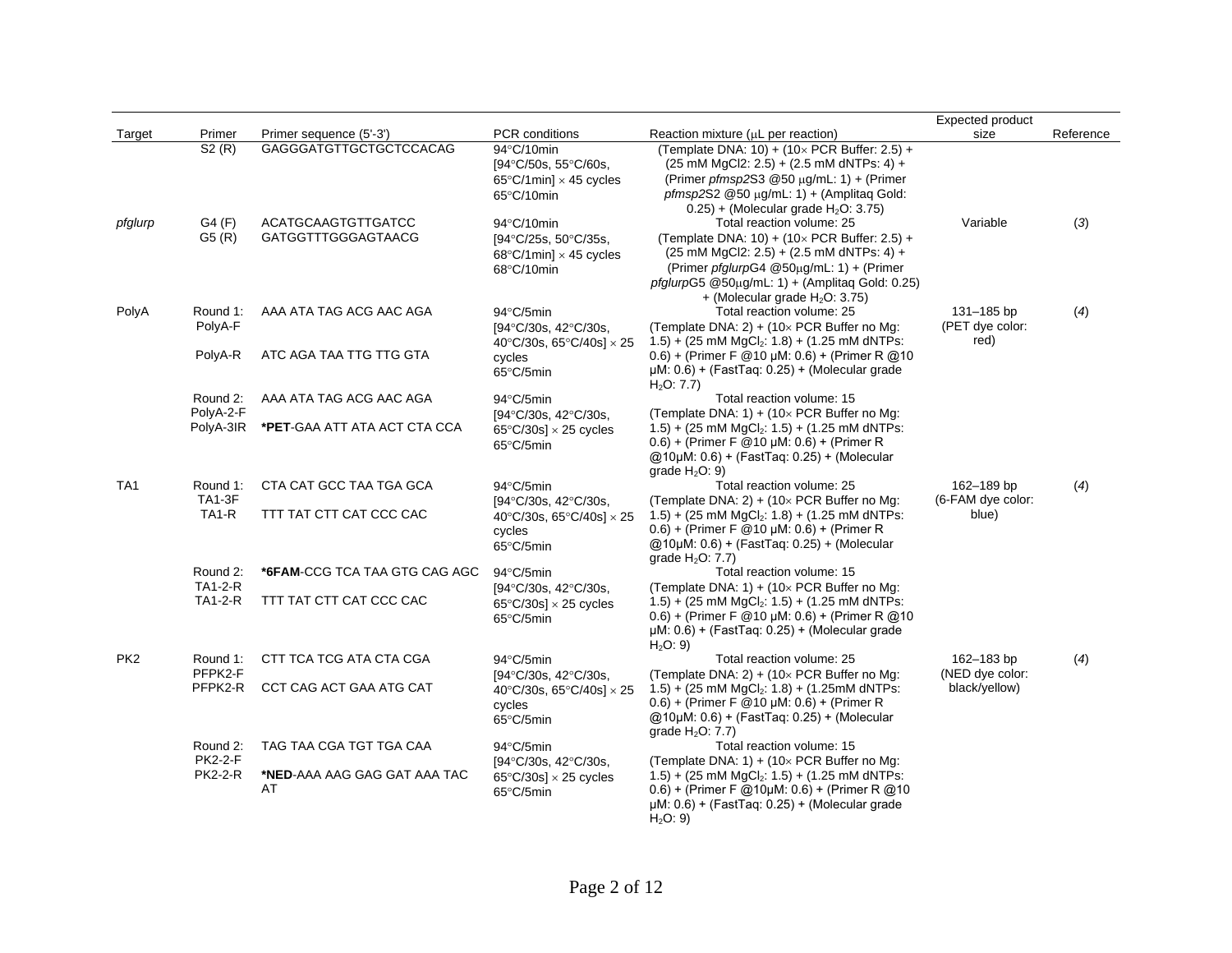|               |           |                                      |                                        |                                                                                                                                                                                     | <b>Expected product</b> |           |
|---------------|-----------|--------------------------------------|----------------------------------------|-------------------------------------------------------------------------------------------------------------------------------------------------------------------------------------|-------------------------|-----------|
| <b>Target</b> | Primer    | Primer sequence (5'-3')              | <b>PCR</b> conditions                  | Reaction mixture $(\mu L$ per reaction)                                                                                                                                             | size                    | Reference |
| <b>TA109</b>  | Round 1:  | TAG GGA ACA TCA TAA GGA T            | $94^{\circ}$ C/5min                    | Total reaction volume: 25                                                                                                                                                           | 163-178 bp              | (4)       |
|               | TA109 3-F |                                      | $[94^{\circ}C/30s, 42^{\circ}C/30s,$   | (Template DNA: 2) + (10 $\times$ PCR Buffer no Mg:                                                                                                                                  | (6-FAM dye color:       |           |
|               |           | TA109 3-R CCT ATA CCA AAC ATG CTA AA | 40°C/30s, 65°C/40s] $\times$ 25        | $(1.5) + (25 \text{ mM } \text{MgCl}_2$ : $(1.8) + (1.25 \text{ mM } \text{dNTPs})$                                                                                                 | blue)                   |           |
|               |           |                                      | cycles                                 | $(0.6) + (Primer F @ 10 \mu M: 0.6) + (Primer R @ 10$                                                                                                                               |                         |           |
|               |           |                                      | 65°C/5min                              | $\mu$ M: 0.6) + (FastTaq: 0.25) + (Molecular grade                                                                                                                                  |                         |           |
|               |           |                                      |                                        | H <sub>2</sub> O: 7.7                                                                                                                                                               |                         |           |
|               | Round 2:  | *FAM-GGTTAAATCAGGACAACAT             | $94^{\circ}$ C/5min                    | Total reaction volume: 15                                                                                                                                                           |                         |           |
|               | TA109-2-F |                                      | $[94^{\circ}C/30s, 42^{\circ}C/30s]$   | (Template DNA: 1) + $(10 \times PCR)$ Buffer no Mg:                                                                                                                                 |                         |           |
|               |           | TA109-2-R CCT ATA CCA AAC ATG CTA AA | $65^{\circ}$ C/30s] $\times$ 25 cycles | $(1.5) + (25 \text{ mM } \text{MgCl}_2$ : $(1.5) + (1.25 \text{ mM } \text{dNTPs})$                                                                                                 |                         |           |
|               |           |                                      | 65°C/5min                              | $(0.6) + (Primer F @ 10 \mu M: 0.6) + (Primer R @ 10$                                                                                                                               |                         |           |
|               |           |                                      |                                        | $\mu$ M: 0.6) + (FastTaq: 0.25) + (Molecular grade                                                                                                                                  |                         |           |
|               |           |                                      |                                        | H <sub>2</sub> O: 9                                                                                                                                                                 |                         |           |
| 2490          | Round 1:  | TTC TAA ATA GAT CCA AAG              | $94^{\circ}$ C/5min                    | Total reaction volume: 25                                                                                                                                                           | 69-83 bp                | (4)       |
|               | 2490-F    |                                      | $[94^{\circ}C/30s, 42^{\circ}C/30s,$   | (Template DNA: 2) + $(10 \times PCR)$ Buffer no Mg:                                                                                                                                 | (FAM dye color:         |           |
|               | 2490-R    | ATG ATG TGC AGA TGA CGA              | 40°C/30s, 65°C/40s] $\times$ 25        | $1.5$ ) + (25 mM MgCl <sub>2</sub> : 1.8) + (1.25mM dNTPs:                                                                                                                          | blue)                   |           |
|               |           |                                      | cycles                                 | $(0.6) + (Primer F @ 10 \mu M: 0.6) + (Primer R @ 10$                                                                                                                               |                         |           |
|               |           |                                      | 65°C/5min                              | $\mu$ M: 0.6) + (FastTaq: 0.25) + (Molecular grade<br>H <sub>2</sub> O: 7.7                                                                                                         |                         |           |
|               | Round 2:  | TTC TAA ATA GAT CCA AAG              | $94^{\circ}$ C/5min                    | Total reaction volume: 15                                                                                                                                                           |                         |           |
|               | 2490-2-F  |                                      | $[94^{\circ}C/30s, 42^{\circ}C/30s,$   | (Template DNA: 1) + $(10 \times PCR)$ Buffer no Mg:                                                                                                                                 |                         |           |
|               | 2490-2-R  | <b>*FAM-AGA ATT ATT GAA TGC AC</b>   | $65^{\circ}$ C/30s] $\times$ 25 cycles | $(1.5) + (25 \text{ mM MgCl}_2: 1.5) + (1.25 \text{ mM dNTPs})$                                                                                                                     |                         |           |
|               |           |                                      | 65°C/5min                              | $(0.6) + (Primer F @ 10 \mu M: 0.6) + (Primer R @ 10$                                                                                                                               |                         |           |
|               |           |                                      |                                        | $\mu$ M: 0.6) + (FastTaq: 0.25) + (Molecular grade                                                                                                                                  |                         |           |
|               |           |                                      |                                        | H <sub>2</sub> O: 9                                                                                                                                                                 |                         |           |
|               |           |                                      |                                        | *Fluorescent labeled primers (boldface type) are light sensitive; exposure to light should be minimized. Microsatellite fluorescent primers were ordered through Applied Biosystems |                         |           |

(https://www.thermofisher.com) as Custom 5' Fluorescent Labeled Oligo, 10,000 picomoles.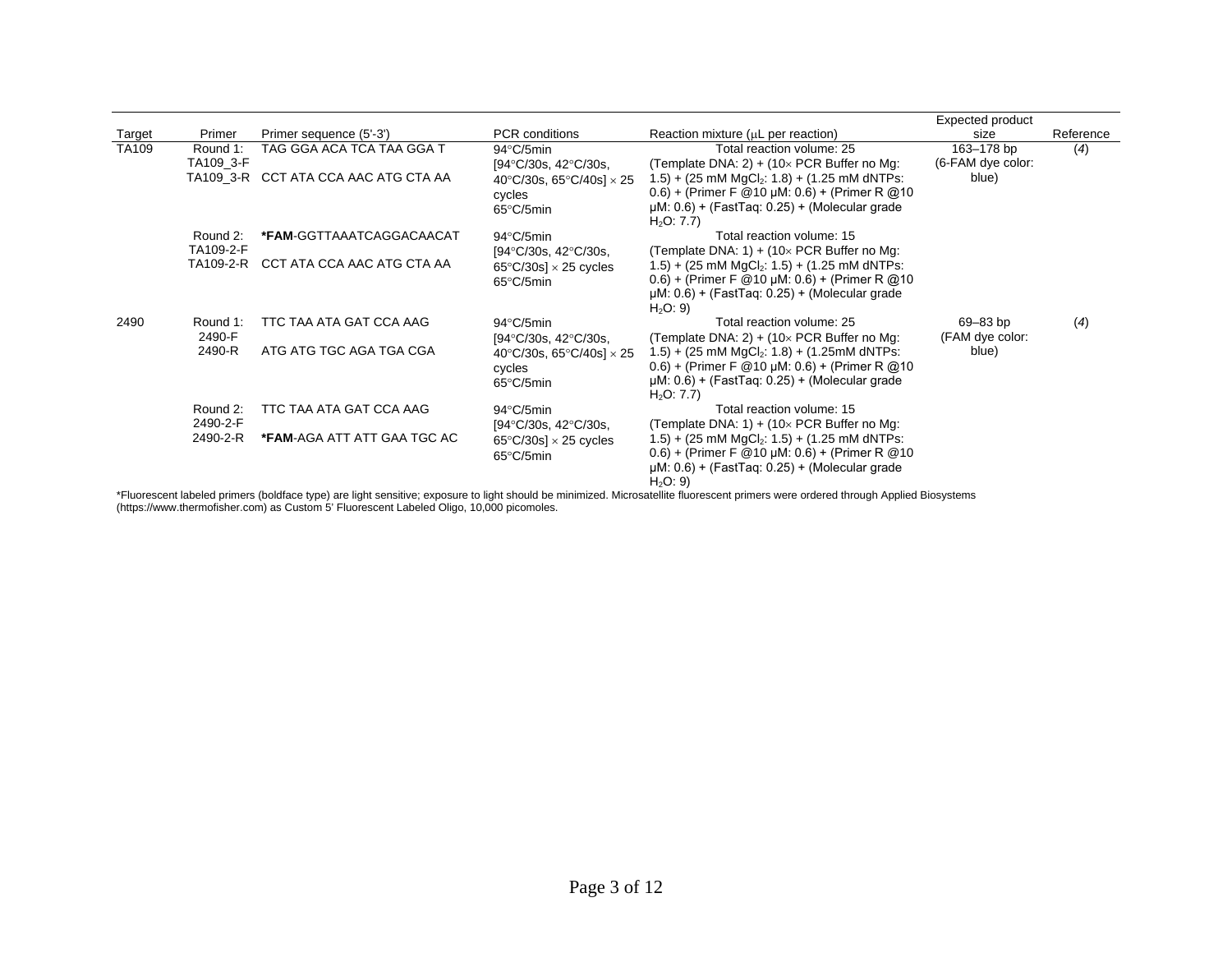|           |          |                   | Year of   |           |                | Parasitemia  |            |            |            |        |            |        |               |
|-----------|----------|-------------------|-----------|-----------|----------------|--------------|------------|------------|------------|--------|------------|--------|---------------|
|           |          | Specimen          | patient's |           |                |              | Further    | Year of    | pfhrp2     | pfhrp2 | pfhrp3     | pfhrp3 | pfmsp1/pfmsp2 |
| Continent | Country  | voucher           | birth     | Sex       | % RBC          | Parasites/µL | Notes*     | collection | $exon 1-2$ | exon 2 | $exon 1-2$ | exon 2 | /pfglurp      |
| Africa    | Unknown  | BDA55             | 1986      | M         | <b>NA</b>      | <b>NA</b>    | <b>NA</b>  | 2014       | pos        | pos    | pos        | pos    | <b>NA</b>     |
|           |          | BDA57             | 1970      | М         | 1.4            | 70,000       | <b>NA</b>  | 2014       | negt       | neg    | pos        | pos    | pos/pos/pos   |
|           |          | BDA64             | 1989      | М         | < 0.01         | < 500        | <b>NA</b>  | 2014       | pos        | pos    | pos        | pos    | <b>NA</b>     |
|           |          | BDA66             | 1961      | M         | $\mathbf{1}$   | 50,000       | <b>NA</b>  | 2013       | pos        | pos    | pos        | pos    | <b>NA</b>     |
|           |          | BDA81             | 1948      | М         | 0.9            | 45,000       | <b>NA</b>  | 2013       | pos        | pos    | pos        | pos    | <b>NA</b>     |
|           |          | BDA88             | 1978      | M         | 0.9            | 45,000       | <b>NA</b>  | 2012       | pos        | pos    | pos        | pos    | <b>NA</b>     |
|           |          | BDA89             | 1974      | M         | < 0.01         | < 500        | <b>NA</b>  | 2012       | pos        | pos    | pos        | pos    | <b>NA</b>     |
|           |          | BDA90             | 1945      | F         | 1.2            | 60,000       | <b>NA</b>  | 2012       | pos        | pos    | pos        | pos    | <b>NA</b>     |
|           |          | BDA99             | 1964      | М         | 0.46           | 23,000       | <b>NA</b>  | 2012       | pos        | pos    | pos        | pos    | <b>NA</b>     |
|           |          | <b>BDA100</b>     | 1974      | M         | < 0.01         | $500$        | <b>NA</b>  | 2012       | pos        | pos    | pos        | pos    | <b>NA</b>     |
|           |          | BDB1              | 1955      | М         | $\overline{2}$ | 100,000      | <b>NA</b>  | 2012       | neg        | neg    | pos        | pos    | pos/pos/pos   |
|           |          | BDB <sub>2</sub>  | 1958      | М         | 11             | 550,000      | <b>NA</b>  | 2012       | pos        | pos    | pos        | pos    | <b>NA</b>     |
|           |          | BDB4              | 1964      | M         | <b>NA</b>      | <b>NA</b>    | <b>NA</b>  | 2012       | pos        | pos    | pos        | pos    | <b>NA</b>     |
|           |          | BDB9              | 1992      | M         | 1.1            | 55,000       | <b>NA</b>  | 2012       | neg        | neg    | pos        | pos    | pos/pos/pos   |
|           |          | BDB10             | 1977      | M         | < 0.01         | < 500        | <b>NA</b>  | 2012       | pos        | pos    | pos        | pos    | <b>NA</b>     |
|           |          | BDB11             | 1948      | F         | < 0.01         | < 500        | <b>NA</b>  | 2011       | neg        | neg    | pos        | pos    | pos/pos/pos   |
|           |          | BDB17             | 2004      | M         | <b>NA</b>      | <b>NA</b>    | <b>NA</b>  | 2011       | pos        | pos    | pos        | pos    | <b>NA</b>     |
|           |          | BDB <sub>20</sub> | 1981      | F         | 2.4            | 120,000      | <b>NA</b>  | 2011       | pos        | pos    | pos        | pos    | <b>NA</b>     |
|           |          | BDB35             | 1959      | M         | < 0.01         | < 500        | <b>NA</b>  | 2011       | pos        | pos    | pos        | pos    | <b>NA</b>     |
|           |          | BDB38             | 2006      | M         | 0.3            | 15,000       | <b>NA</b>  | 2010       | pos        | pos    | pos        | pos    | <b>NA</b>     |
|           |          | BDB42             | 1990      | F         | < 0.01         | < 500        | <b>NA</b>  | 2010       | pos        | pos    | pos        | pos    | <b>NA</b>     |
|           |          | BDB45             | 1965      | М         | 0.04           | 2,000        | <b>NA</b>  | 2010       | pos        | pos    | pos        | pos    | <b>NA</b>     |
|           |          | BDB46             | 1980      | М         | 0.01           | 500          | <b>NA</b>  | 2010       | pos        | pos    | pos        | pos    | <b>NA</b>     |
|           |          | BDB84             | 1993      | M         | 2.2            | 110,000      | <b>NA</b>  | 2017       | pos        | pos    | pos        | pos    | <b>NA</b>     |
|           |          | BDB86             | 1976      | M         | < 0.01         | < 500        | <b>NA</b>  | 2017       | pos        | pos    | pos        | pos    | <b>NA</b>     |
|           |          | BDB88             | 2008      | F         | 0.4            | 20,000       | <b>NA</b>  | 2017       | pos        | pos    | pos        | pos    | <b>NA</b>     |
|           |          | BDB91             | 1982      | М         | <b>NA</b>      | <b>NA</b>    | <b>NA</b>  | 2017       | pos        | pos    | pos        | pos    | <b>NA</b>     |
|           | Cameroon | BDA12             | 1957      | M         | 4.13           | 206,500      | P, R       | 2015       | pos        | pos    | pos        | pos    | <b>NA</b>     |
|           |          | BDA13             | 1957      | М         | 3.2            | 160,000      | P, R       | 2015       | pos        | pos    | pos        | pos    | <b>NA</b>     |
|           |          | BDA38             | 1974      | М         | < 0.01         | $500$        | <b>NA</b>  | 2014       | pos        | pos    | pos        | pos    | <b>NA</b>     |
|           | Gambia   | BDB33             | 1992      | F         | 3.4            | 170,000      | <b>NA</b>  | <b>NA</b>  | pos        | pos    | pos        | pos    | <b>NA</b>     |
|           |          | BDB36             | 1992      | F         | 1.9            | 95,000       | <b>NA</b>  | 2011       | pos        | pos    | pos        | pos    | <b>NA</b>     |
|           |          | BDB39             | 2000      | <b>NA</b> | 0.15           | 7,500        | <b>NA</b>  | <b>NA</b>  | pos        | pos    | pos        | pos    | <b>NA</b>     |
|           |          | BDB40             | 1949      | ΝA        | < 0.01         | < 500        | <b>NA</b>  | <b>NA</b>  | pos        | pos    | pos        | pos    | <b>NA</b>     |
|           |          | BDB41             | 1910      | <b>NA</b> | 0.03           | 1,500        | <b>NA</b>  | <b>NA</b>  | pos        | pos    | pos        | pos    | <b>NA</b>     |
|           | Ghana    | BDA85             | 1967      | M         | 3.7            | 185,000      | <b>PNC</b> | 2012       | pos        | pos    | pos        | pos    | <b>NA</b>     |
|           |          | BDA5              | 1967      | F         | < 0.01         | < 500        | P          | 2016       | neg        | neg    | pos        | pos    | pos/pos/pos   |
|           |          | BDA45             | 2001      | F         | 0.14           | 7,000        | <b>NA</b>  | 2014       | pos        | pos    | pos        | pos    | <b>NA</b>     |
|           |          | BDA46             | 1973      | F         | 0.64           | 32,000       | <b>PNC</b> | 2014       | pos        | pos    | pos        | pos    | <b>NA</b>     |
|           |          | BDA67             | 1983      | M         | 0.12           | 6,000        | <b>PNC</b> | 2013       | pos        | pos    | pos        | pos    | <b>NA</b>     |
|           |          | BDA70             | 1975      | M         | 1.1            | 55,000       | <b>CM</b>  | 2013       | pos        | pos    | pos        | pos    | <b>NA</b>     |
|           |          | BDA96             | 1955      | М         | 1.1            | 55,000       | <b>NA</b>  | 20 12      | pos        | pos    | pos        | pos    | <b>NA</b>     |
|           |          | BDA98             | 1955      | М         | $\mathbf{1}$   | 50,000       | <b>NA</b>  | 2012       | pos        | pos    | pos        | pos    | <b>NA</b>     |
|           |          | BDB24             | 1972      | М         | < 0.01         | < 500        | <b>NA</b>  | 2011       | pos        | pos    | pos        | pos    | <b>NA</b>     |
|           |          | BDB <sub>26</sub> | 1966      | М         | 4.27           | 213,500      | <b>NA</b>  | 2011       | pos        | pos    | pos        | pos    | <b>NA</b>     |

**Appendix Table 2.** Patient data and results summary for the study of *Plasmodium falciparum* histidine-rich protein 2 and 3 gene deletions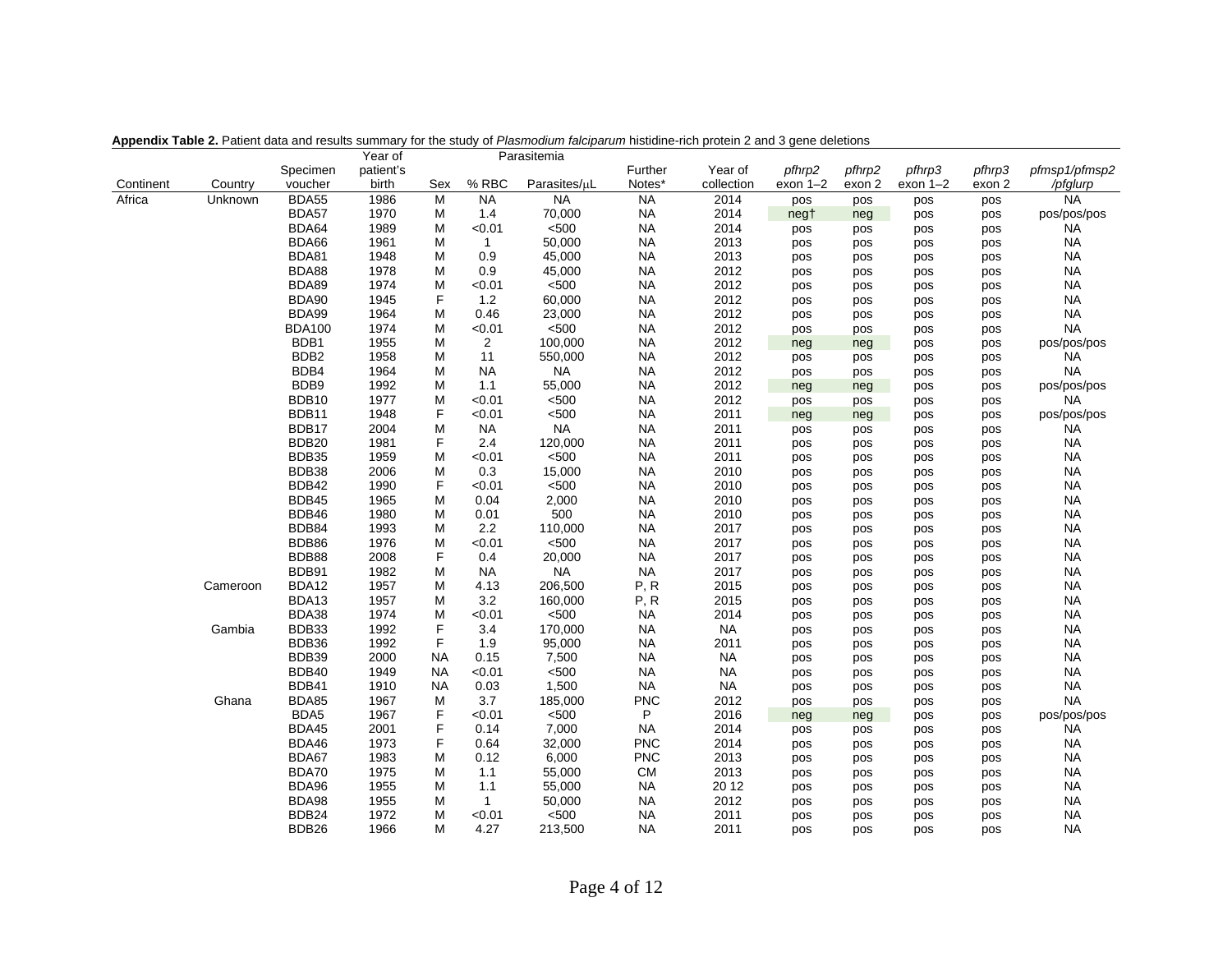|           |             |                   | Year of   |           |              | Parasitemia  |              |            |            |        |          |        |               |
|-----------|-------------|-------------------|-----------|-----------|--------------|--------------|--------------|------------|------------|--------|----------|--------|---------------|
|           |             | Specimen          | patient's |           |              |              | Further      | Year of    | pfhrp2     | pfhrp2 | pfhrp3   | pfhrp3 | pfmsp1/pfmsp2 |
| Continent | Country     | voucher           | birth     | Sex       | % RBC        | Parasites/µL | Notes*       | collection | $exon 1-2$ | exon 2 | exon 1-2 | exon 2 | /pfglurp      |
|           |             | BDB <sub>29</sub> | 1967      | F         | 0.1          | 5,000        | P            | 2011       | pos        | pos    | pos      | pos    | <b>NA</b>     |
|           |             | BDB37             | 1979      | М         | < 0.01       | < 500        | <b>NA</b>    | 2010       | pos        | pos    | pos      | pos    | <b>NA</b>     |
|           |             | BDB51             | 1967      | F         | < 0.01       | < 500        | P            | 2016       | pos        | pos    | pos      | pos    | <b>NA</b>     |
|           |             | BDB52             | 1967      | F         | 6.7          | 335,000      | <b>NA</b>    | 2016       | pos        | pos    | pos      | pos    | <b>NA</b>     |
|           |             | BDB65             | 1980      | М         | 0.3          | 15,000       | <b>PNC</b>   | 2016       | pos        | pos    | pos      | pos    | <b>NA</b>     |
|           |             | BDB80             | 1958      | M         | 0.7          | 35,000       | <b>NA</b>    | 2017       | pos        | pos    | pos      | pos    | <b>NA</b>     |
|           |             | <b>BDB100</b>     | 1959      | М         | 0.16         | 8,000        | <b>NA</b>    | 2017       | pos        | pos    | pos      | pos    | <b>NA</b>     |
|           | Ivory Coast | BDA75             | 1973      | M         | 0.12         | 6,000        | <b>PNC</b>   | 2014       | pos        | pos    | pos      | pos    | <b>NA</b>     |
|           |             | BDA76             | 1987      | F         | 0.1          | 5,000        | CC           | 2014       | pos        | pos    | pos      | pos    | <b>NA</b>     |
|           | Kenya       | BDA42             | 1986      | M         | 1.4          | 70,000       | <b>NA</b>    | 2014       | neg        | neg    | pos      | pos    | pos/pos/pos   |
|           |             | <b>BDA58</b>      | 1986      | F         | < 0.01       | < 500        | <b>NA</b>    | 2014       | pos        | pos    | pos      | pos    | <b>NA</b>     |
|           |             | BDA61             | 1986      | M         | < 0.01       | < 500        | <b>NA</b>    | 2014       | pos        | pos    | pos      | pos    | <b>NA</b>     |
|           |             | BDA62             | 2000      | M         | 0.4          | 20,000       | <b>NA</b>    | 2013       | pos        | pos    | pos      | pos    | <b>NA</b>     |
|           |             | BDA63             | 1994      | M         | < 0.01       | < 500        | <b>NA</b>    | 2013       | pos        | pos    | pos      | pos    | <b>NA</b>     |
|           |             | <b>BDA71</b>      | 1985      | M         | 0.4          | 20,000       | <b>NA</b>    | 2013       | pos        | pos    | pos      | pos    | <b>NA</b>     |
|           |             | <b>BDA72</b>      | 2012      | M         | 7.6          | 380,000      | <b>NA</b>    | 2013       | pos        | pos    | pos      | pos    | <b>NA</b>     |
|           |             | BDA73             | 1937      | M         | 2.3          | 115,000      | <b>NA</b>    | 2011       | pos        | pos    | pos      | pos    | <b>NA</b>     |
|           |             | BDA74             | 1969      | <b>NA</b> | <b>NA</b>    | <b>NA</b>    | <b>NA</b>    | <b>NA</b>  | pos        | pos    | pos      | pos    | <b>NA</b>     |
|           |             | BDB18             | 1969      | NA        | <b>NA</b>    | <b>NA</b>    | <b>NA</b>    | <b>NA</b>  | pos        | pos    | pos      | pos    | <b>NA</b>     |
|           |             | BDB19             | 1977      | F         | 0.27         | 13,500       | <b>NA</b>    | 2011       | pos        | pos    | pos      | pos    | <b>NA</b>     |
|           |             | BDB <sub>21</sub> | 1996      | F         | 0.85         | 42,500       | <b>NA</b>    | 2017       | pos        | pos    | pos      | pos    | <b>NA</b>     |
|           |             | <b>BDB30</b>      | 1996      | F         | 0.09         | 4,500        | <b>NA</b>    | 2017       | pos        | pos    | pos      | pos    | <b>NA</b>     |
|           |             | BDB98             | 1959      | M         | $\mathbf{1}$ | 50,000       | <b>PNC</b>   | 2014       | pos        | pos    | pos      | pos    | <b>NA</b>     |
|           |             | BDC1              | 1974      | M         | < 0.01       | < 500        | <b>PNC</b>   | 2013       | pos        | pos    | pos      | pos    | <b>NA</b>     |
|           |             | BDA59             | 1986      | F         | 0.02         | 1,000        | <b>NA</b>    | 2018       | pos        | pos    | pos      | pos    | <b>NA</b>     |
|           |             | BDA83             | 1968      | F         | 30.1         | 1,505,000    | <b>PNC</b>   | 2016       | pos        | pos    | pos      | pos    | <b>NA</b>     |
|           |             | BDC3              | 2003      | F         | 1.5          | 75,000       | <b>NA</b>    | 2016       | pos        | pos    | pos      | pos    | <b>NA</b>     |
|           | Madagascar  | BDA7              | 1984      | F         | < 0.01       | $500$        | <b>NA</b>    | 2017       | pos        | pos    | pos      | pos    | <b>NA</b>     |
|           | Malawi      | BDA6              | 1988      | M         | 0.08         | 4,000        | <b>NA</b>    | 2017       | pos        | pos    | pos      | pos    | <b>NA</b>     |
|           |             | BDB77             | 2003      | F         | < 0.01       | $500$        | <b>NA</b>    | 2016       | pos        | pos    | pos      | pos    | <b>NA</b>     |
|           |             | BDB79             | <b>NA</b> | M         | 0.04         | 2,000        | ${\sf R}$    | 2010       | pos        | pos    | pos      | pos    | <b>NA</b>     |
|           |             | BDA8              | <b>NA</b> | F         | 1.5          | 75,000       | $\mathsf R$  | 2010       | pos        | pos    | pos      | pos    | <b>NA</b>     |
|           |             | BDA9              | <b>NA</b> | M         | < 0.01       | $500$        | R            | 2010       | pos        | pos    | pos      | pos    | <b>NA</b>     |
|           |             | BDA10             | <b>NA</b> | F         | < 0.01       | $500$        | $\mathsf{R}$ | 2010       | pos        | pos    | pos      | pos    | <b>NA</b>     |
|           | Mali        | BDA14             | 1980      | M         | <b>NA</b>    | <b>NA</b>    | <b>NA</b>    | 2015       | pos        | pos    | pos      | pos    | <b>NA</b>     |
|           |             | BDA18             | 1977      | M         | 1.29         | 64,500       | <b>NA</b>    | 2015       | neg        | neg    | pos      | pos    | pos/pos/pos   |
|           |             | BDB62             | 1971      | M         | 0.29         | 14,500       | <b>NA</b>    | 2016       | pos        | pos    | pos      | pos    | <b>NA</b>     |
|           | Nigeria     | BDA11             | 1972      | M         | 0.05         | 2,500        | <b>NA</b>    | 2015       | pos        | pos    | pos      | pos    | <b>NA</b>     |
|           |             | <b>BDA15</b>      | 1977      | М         | 0.2          | 10,000       | <b>NA</b>    | 2015       | pos        | pos    | pos      | pos    | <b>NA</b>     |
|           |             | BDA17             | 1968      | М         | 0.15         | 7,500        | <b>NA</b>    | 2015       | pos        | pos    | pos      | pos    | <b>NA</b>     |
|           |             | BDA24             | 1989      | M         | 1.1          | 55,000       | <b>NA</b>    | 2015       | neg        | neg    | pos      | pos    | pos/pos/pos   |
|           |             | BDA25             | 1989      | М         | 0.36         | 18,000       | <b>NA</b>    | 2015       | pos        | pos    | pos      | pos    | <b>NA</b>     |
|           |             | BDA29             | 1966      | М         | 1.1          | 55,000       | <b>NA</b>    | 2015       | pos        | pos    | pos      | pos    | <b>NA</b>     |
|           |             | BDA44             | 1977      | M         | 1.01         | 50,500       | <b>NA</b>    | 2014       | pos        | pos    | pos      | pos    | <b>NA</b>     |
|           |             | BDA48             | 1981      | F         | < 0.01       | < 500        | <b>NA</b>    | 2014       | pos        | pos    | pos      | pos    | <b>NA</b>     |
|           |             | BDA60             | 1977      | M         | 0.61         | 30,500       | P            | 2014       | pos        | pos    | pos      | pos    | <b>NA</b>     |
|           |             | BDA77             | 1982      | M         | < 0.01       | < 500        | <b>NA</b>    | 2013       | pos        | pos    | pos      | pos    | <b>NA</b>     |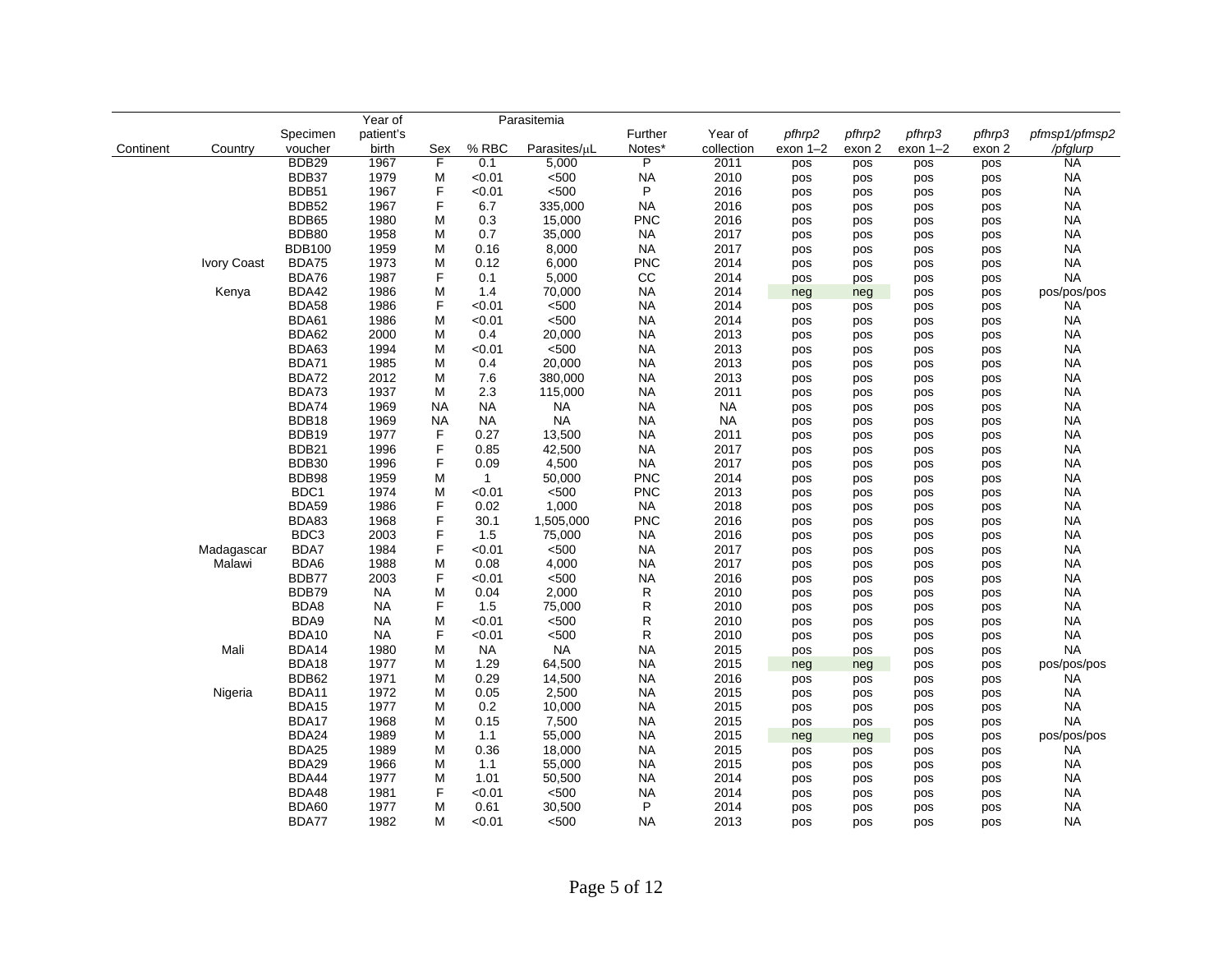|           |              |                   | Year of   |           |              | Parasitemia  |             |            |            |            |            |            |               |
|-----------|--------------|-------------------|-----------|-----------|--------------|--------------|-------------|------------|------------|------------|------------|------------|---------------|
|           |              | Specimen          | patient's |           |              |              | Further     | Year of    | pfhrp2     | pfhrp2     | pfhrp3     | pfhrp3     | pfmsp1/pfmsp2 |
| Continent | Country      | voucher           | birth     | Sex       | $%$ RBC      | Parasites/µL | Notes*      | collection | exon 1-2   | exon 2     | $exon 1-2$ | exon 2     | /pfglurp      |
|           |              | BDA78             | 1976      | M         | <b>NA</b>    | <b>NA</b>    | <b>NA</b>   | 2013       | pos        | pos        | pos        | pos        | <b>NA</b>     |
|           |              | BDA79             | 1976      | M         | $\mathbf{1}$ | 50,000       | <b>NA</b>   | 2013       | pos        | pos        | pos        | pos        | <b>NA</b>     |
|           |              | BDA80             | 1976      | M         | < 0.01       | < 500        | <b>NA</b>   | 2013       | pos        | pos        | pos        | pos        | <b>NA</b>     |
|           |              | BDA86             | 1968      | M         | < 0.01       | < 500        | $\sf P$     | 2012       | pos        | pos        | pos        | pos        | <b>NA</b>     |
|           |              | BDA87             | 1972      | M         | 1.1          | 55,000       | <b>NA</b>   | 2012       | pos        | pos        | pos        | pos        | <b>NA</b>     |
|           |              | BDA91             | 1981      | M         | 2.5          | 125,000      | <b>NA</b>   | 2012       | neg        | neg        | pos        | pos        | pos/pos/pos   |
|           |              | BDA92             | 1979      | M         | 4            | 200,000      | <b>NA</b>   | 2012       | neg        | neg        | pos        | pos        | pos/pos/pos   |
|           |              | BDA93             | 1979      | M         | 0.1          | 5,000        | <b>NA</b>   | 2012       | pos        | pos        | pos        | pos        | ΝA            |
|           |              | BDA94             | 1988      | M         | < 0.01       | < 500        | <b>NA</b>   | 2012       | pos        | pos        | pos        | pos        | <b>NA</b>     |
|           |              | BDB7              | 1992      | M         | < 0.01       | $500$        | <b>NA</b>   | 2012       | pos        | pos        | pos        | pos        | <b>NA</b>     |
|           |              | BDB8              | 1992      | M         | < 0.01       | < 500        | <b>NA</b>   | 2012       | pos        | pos        | pos        | pos        | <b>NA</b>     |
|           |              | BDB16             | 1987      | M         | 0.2          | 10,000       | <b>NA</b>   | 2011       | pos        | pos        | pos        | pos        | <b>NA</b>     |
|           |              | BDB22             | 1932      | M         | < 0.01       | < 500        | <b>NA</b>   | 2011       | pos        | pos        | pos        | pos        | NA            |
|           |              | BDB <sub>23</sub> | 1932      | M         | 0.3          | 15,000       | <b>NA</b>   | 2011       | pos        | pos        | pos        | pos        | <b>NA</b>     |
|           |              | BDB25             | 1939      | M         | <b>NA</b>    | <b>NA</b>    | <b>TF</b>   | 2011       | pos        | pos        | pos        | pos        | <b>NA</b>     |
|           |              | BDB31             | 1982      | M         | 0.08         | 4,000        | CC          | 2011       | neg        | neg        | pos        | pos        | pos/pos/pos   |
|           |              | BDB44             | 1970      | M         | < 0.01       | $500$        | <b>NA</b>   | 2010       | pos        | pos        | pos        | pos        | <b>NA</b>     |
|           |              | BDB58             | 1987      | M         | 0.1          | 5,000        | <b>NA</b>   | 2016       | pos        | pos        | pos        | pos        | <b>NA</b>     |
|           |              | BDB72             | 1976      | M         | < 0.01       | < 500        | <b>NA</b>   | 2016       | pos        | pos        | pos        | pos        | <b>NA</b>     |
|           |              | BDA65             | 1956      | M         | $\mathbf{1}$ | 50,000       | <b>NA</b>   | 2013       | pos        | pos        | pos        | pos        | <b>NA</b>     |
|           | Sierra Leone | BDA43             | 1991      | F         | 12.25        | 612,500      | <b>NA</b>   | 2014       | pos        | pos        | pos        | pos        | <b>NA</b>     |
|           |              | BDA49             | 1972      | M         | < 0.01       | < 500        | $\mathsf R$ | 2014       | pos        | pos        | pos        | pos        | <b>NA</b>     |
|           |              | <b>BDA56</b>      | 1992      | M         | 0.1          | 5,000        | <b>NA</b>   | 2014       | pos        | pos        | pos        | pos        | <b>NA</b>     |
|           |              | BDA84             | 1966      | F         | 0.2          | 10,000       | <b>NA</b>   | 2013       | pos        | pos        | pos        | pos        | NA            |
|           |              | BDB13             | 1994      | <b>NA</b> | 0.06         | 3,000        | <b>PNC</b>  | <b>NA</b>  | pos        | pos        | pos        | pos        | <b>NA</b>     |
|           |              | BDB66             | 1969      | M         | < 0.01       | < 500        | <b>NA</b>   | 2016       | pos        | pos        | pos        | pos        | <b>NA</b>     |
|           |              | BDB78             | 1971      | M         | < 0.01       | $500$        | <b>NA</b>   | 2017       | pos        | pos        | pos        | pos        | ΝA            |
|           |              | BDB81             | 1982      | F         | 0.33         | 16,500       | <b>NA</b>   | 2017       | pos        | pos        | pos        | pos        | NA            |
|           |              | BDB83             | 1972      | M         | 0.15         | 7,500        | <b>NA</b>   | 2017       | pos        | pos        | pos        | pos        | <b>NA</b>     |
|           |              | <b>BDB85</b>      | 1978      | M         | < 0.01       | < 500        | <b>NA</b>   | 2017       | pos        | pos        | pos        | pos        | <b>NA</b>     |
|           |              | BDB87             | 1989      | F         | 0.38         | 19,000       | <b>NA</b>   | 2017       | pos        | pos        | pos        | pos        | ΝA            |
|           |              | BDB96             | 1979      | M         | 0.05         | 2,500        | <b>NA</b>   | 2017       | pos        | pos        | pos        | pos        | NA            |
|           |              | BDC4              | 1986      | M         | 0.5          | 25,000       | <b>NA</b>   | 2018       | pos        | pos        | pos        | pos        | NA            |
|           | South Africa | <b>BDA40</b>      | 1957      | F         | NA           | <b>NA</b>    | $\sf P$     | 2014       | pos        | pos        | pos        | pos        | <b>NA</b>     |
|           |              | BDB82             | 1959      | F         | < 0.01       | $500$        | <b>NA</b>   | 2017       | pos        | pos        | pos        | pos        | <b>NA</b>     |
|           | South Sudan  | BDA68             | 1993      | M         | 0.4          | 20,000       | <b>NA</b>   | 2013       | pos        | pos        | pos        | pos        | NA            |
|           |              | BDA69             | 1993      | M         | 1.5          | 75,000       | <b>NA</b>   | 2013       | pos        | pos        | pos        | pos        | <b>NA</b>     |
|           |              | BDA97             | 1945      | F         | 0.03         | 1,500        | <b>NA</b>   | 2012       | pos        | pos        | pos        | pos        | <b>NA</b>     |
|           |              | BDB60             | 1970      | M         | 0.15         | 7,500        | <b>NA</b>   | 2016       | pos        | pos        | pos        | pos        | <b>NA</b>     |
|           |              | BDB63             | 1983      | M         | < 0.01       | $500$        | <b>NA</b>   | 2016       | pos        | pos        | pos        | pos        | <b>NA</b>     |
|           |              | BDB90             | 2000      | F         | < 0.01       | $500$        | $\mathsf R$ | 2017       | pos        | pos        | pos        | pos        | <b>NA</b>     |
|           |              | BDB94             | 1988      | M         | 0.5          | 25,000       | <b>NA</b>   | 2017       | neg        | neg        | pos        | pos        | pos/pos/pos   |
|           |              | BDB95             | 1942      | M         | 1.3          | 65,000       | <b>NA</b>   | 2017       | pos        | pos        | pos        | pos        | NA            |
|           |              | BDB97             | 1972      | M         | 1.3          | 65,000       | <b>NA</b>   | 2017       |            |            |            |            | NA            |
|           |              | BDB99             | 1983      | M         | < 0.01       | < 500        | <b>NA</b>   | 2017       | pos        | pos        | pos<br>pos | pos        | pos/pos/pos   |
|           |              | BDC99             | 2017      | F         | 0.13         | 6,500        | $\mathsf R$ | 2018       | neg<br>pos | neg<br>pos | pos        | pos<br>pos | <b>NA</b>     |
|           |              | BDD01             | 1988      | M         | 0.26         | 13,000       | R           | 2018       | pos        | pos        | pos        | <b>DOS</b> | NA            |
|           |              |                   |           |           |              |              |             |            |            |            |            |            |               |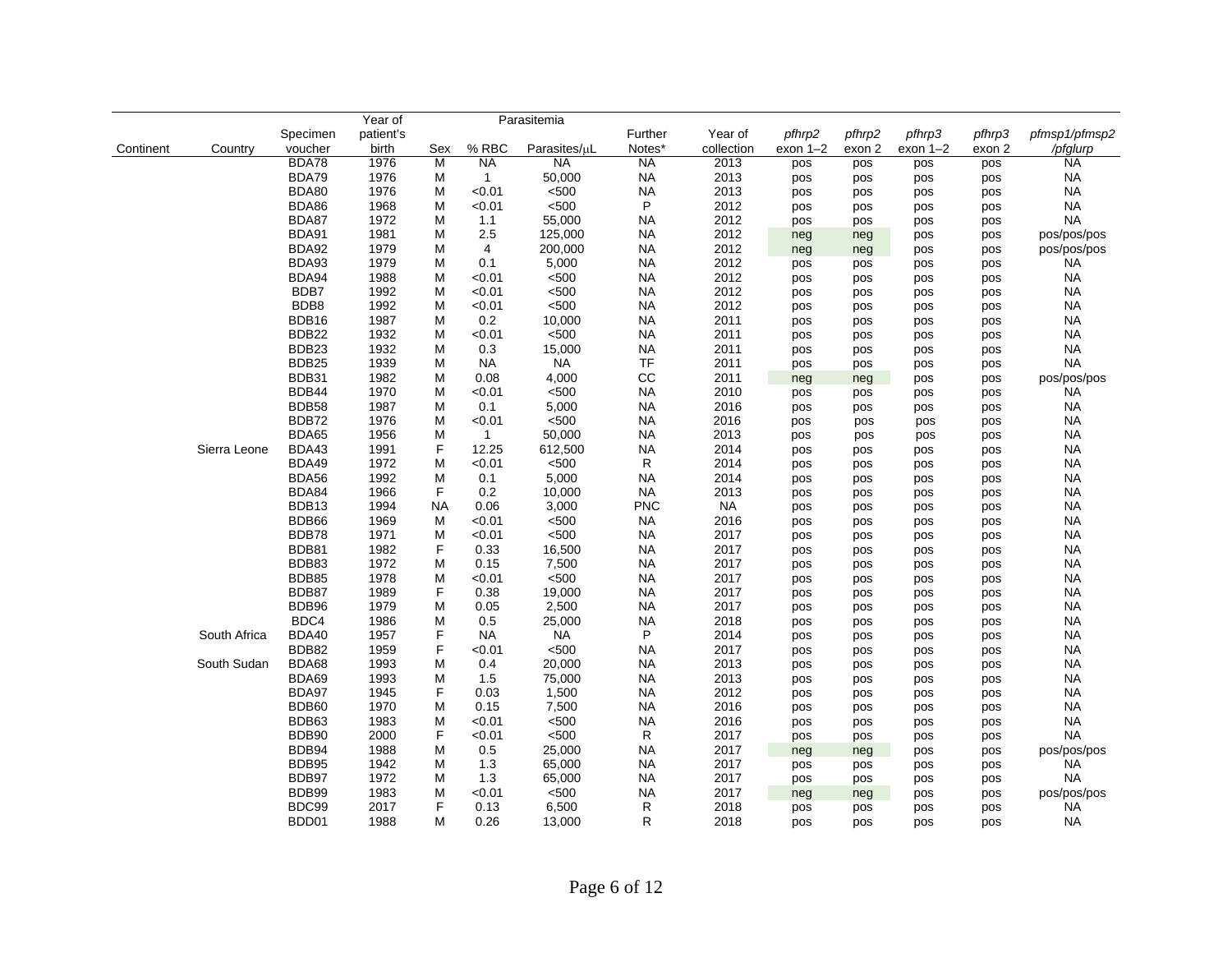|           |          |                   | Year of   |     |                | Parasitemia  |            |            |            |        |            |        |               |
|-----------|----------|-------------------|-----------|-----|----------------|--------------|------------|------------|------------|--------|------------|--------|---------------|
|           |          | Specimen          | patient's |     |                |              | Further    | Year of    | pfhrp2     | pfhrp2 | pfhrp3     | pfhrp3 | pfmsp1/pfmsp2 |
| Continent | Country  | voucher           | birth     | Sex | % RBC          | Parasites/µL | Notes*     | collection | $exon 1-2$ | exon 2 | $exon 1-2$ | exon 2 | /pfglurp      |
|           |          | BDD <sub>02</sub> | 1975      | M   | 0.05           | 2,500        | R, CC      | 2018       | pos        | pos    | pos        | pos    | <b>NA</b>     |
|           |          | BDD03             | 1980      | M   | 0.5            | 25,000       | R, CC      | 2018       | pos        | pos    | pos        | pos    | <b>NA</b>     |
|           |          | BDD04             | 1991      | M   | 1.24           | 62,000       | R          | 2018       | pos        | pos    | neg        | neg    | pos/pos/pos   |
|           |          | BDD <sub>05</sub> | 1985      | M   | 0.03           | 1,500        | R          | 2018       | pos        | pos    | pos        | pos    | <b>NA</b>     |
|           |          | BDC98             | 1964      | F   | 0.50           | 25,000       | R          | 2018       | neg        | neg    | pos        | pos    | pos/pos/pos   |
|           | Sudan    | BDA2              | 1996      | M   | 0.79           | 39,500       | P, TF      | 2016       | neg        | neg    | pos        | pos    | pos/pos/pos   |
|           |          | BDA3              | 1995      | M   | 0.3            | 15,000       | P          | 2016       | neg        | neg    | pos        | pos    | pos/pos/pos   |
|           |          | BDA4              | 1983      | M   | 0.02           | 1,000        | <b>NA</b>  | 2016       | neg        | neg    | pos        | pos    | pos/pos/pos   |
|           |          | BDA16             | 1983      | M   | 1.7            | 85,000       | P          | 2015       | pos        | pos    | pos        | pos    | <b>NA</b>     |
|           |          | BDA19             | 1975      | F   | 0.2            | 10,000       | P          | 2015       | pos        | pos    | pos        | pos    | <b>NA</b>     |
|           |          | BDA21             | 1978      | M   | < 0.01         | < 500        | <b>NA</b>  | 2015       | pos        | pos    | pos        | pos    | <b>NA</b>     |
|           |          | <b>BDA22</b>      | 1978      | M   | 0.2            | 10,000       | <b>NA</b>  | 2015       | pos        | pos    | pos        | pos    | <b>NA</b>     |
|           |          | BDA23             | 1978      | M   | 1.2            | 60,000       | <b>NA</b>  | 2015       | pos        | pos    | pos        | pos    | <b>NA</b>     |
|           |          | BDA26             | 1978      | F   | < 0.01         | < 500        | <b>NA</b>  | 2015       | pos        | pos    | pos        | pos    | <b>NA</b>     |
|           |          | BDA27             | 1971      | M   | 0.02           | 1,000        | <b>PNC</b> | 2015       | pos        | pos    | pos        | pos    | <b>NA</b>     |
|           |          | BDA33             | 2007      | F   | 1.29           | 64,500       | <b>NA</b>  | 2015       | pos        | pos    | pos        | pos    | <b>NA</b>     |
|           |          | BDA34             | 2007      | F   | 0.6            | 30,000       | <b>NA</b>  | 2015       | pos        | pos    | pos        | pos    | <b>NA</b>     |
|           |          | BDA37             | 1946      | M   | < 0.01         | < 500        | <b>NA</b>  | 2014       | neg        | neg    | pos        | pos    | pos/pos/pos   |
|           |          | BDA39             | 1946      | F   | <b>NA</b>      | <b>NA</b>    | TF         | 2014       | pos        | pos    | pos        | pos    | <b>NA</b>     |
|           |          | <b>BDA41</b>      | 1970      | M   | 0.06           | 3,000        | <b>NA</b>  | 2014       | pos        | pos    | pos        | pos    | <b>NA</b>     |
|           |          | <b>BDA51</b>      | 1976      | F   | 0.67           | 33,500       | <b>NA</b>  | 2014       | pos        | pos    | pos        | pos    | <b>NA</b>     |
|           |          | <b>BDA53</b>      | 1979      | M   | 0.09           | 4,500        | <b>NA</b>  | 2014       | pos        | pos    | pos        | pos    | <b>NA</b>     |
|           |          | <b>BDA95</b>      | 1957      | M   | 3              | 150,000      | <b>NA</b>  | 2012       | pos        | pos    | pos        | pos    | <b>NA</b>     |
|           |          | BDB14             | 1977      | M   | 0.5            | 25,000       | <b>PNC</b> | 2011       | pos        | pos    | pos        | pos    | <b>NA</b>     |
|           |          | BDB15             | 2006      | M   | 0.8            | 40,000       | <b>NA</b>  | 2011       | pos        | pos    | pos        | pos    | <b>NA</b>     |
|           |          | BDB27             | 1955      | NA  | <b>NA</b>      | 7,000        | <b>NA</b>  | <b>NA</b>  | pos        | pos    | pos        | pos    | <b>NA</b>     |
|           |          | BDB28             | 1975      | M   | 2              | 100,000      | P          | 2011       | pos        | pos    | pos        | pos    | <b>NA</b>     |
|           |          | <b>BDB50</b>      | 1974      | M   | 0.63           | 31,500       | <b>NA</b>  | 2010       | pos        | pos    | pos        | pos    | <b>NA</b>     |
|           |          | BDB53             | 1975      | M   | 3.7            | 185,000      | <b>PNC</b> | 2016       | pos        | pos    | pos        | pos    | <b>NA</b>     |
|           |          | BDB54             | 1975      | M   | 0.63           | 31,500       | <b>NA</b>  | 2016       | pos        | pos    | pos        | pos    | <b>NA</b>     |
|           |          | <b>BDB55</b>      | 1996      | M   | <b>NA</b>      | <b>NA</b>    | <b>NA</b>  | <b>NA</b>  | pos        | pos    | pos        | pos    | <b>NA</b>     |
|           |          | <b>BDB56</b>      | 1976      | M   | 0.07           | 3,500        | <b>NA</b>  | 2016       | pos        | pos    | pos        | pos    | <b>NA</b>     |
|           |          | BDB57             | 1976      | M   | 0.5            | 25,000       | <b>NA</b>  | 2016       | pos        | pos    | pos        | pos    | <b>NA</b>     |
|           |          | BDB64             | 1961      | M   | 0.6            | 30,000       | CC         | 2016       | pos        | pos    | pos        | pos    | <b>NA</b>     |
|           |          | BDB67             | 1984      | M   | 0.8            | 40,000       | <b>NA</b>  | 2016       | pos        | pos    | pos        | pos    | <b>NA</b>     |
|           |          | BDB68             | 1988      | M   | 0.02           | 1,000        | <b>NA</b>  | 2016       | pos        | pos    | pos        | pos    | <b>NA</b>     |
|           |          | BDB70             | 1992      | F   | < 0.01         | < 500        | <b>NA</b>  | 2016       | pos        | pos    | pos        | pos    | <b>NA</b>     |
|           |          | BDB71             | 1947      | M   | < 0.01         | < 500        | <b>NA</b>  | 2016       | pos        | pos    | pos        | pos    | <b>NA</b>     |
|           |          | BDB73             | 2011      | M   | 1.3            | 65,000       | <b>NA</b>  | 2016       | pos        | pos    | pos        | pos    | <b>NA</b>     |
|           |          | BDB74             | 1998      | F   | < 0.01         | $500$        | <b>NA</b>  | 2016       | pos        | pos    | pos        | pos    | <b>NA</b>     |
|           |          | BDB75             | 2010      | F   | 0.5            | 25,000       | <b>NA</b>  | 2016       | pos        | pos    | pos        | pos    | <b>NA</b>     |
|           |          | BDB76             | 1977      | M   | 0.1            | 5,000        | <b>NA</b>  | 2016       | pos        | pos    | pos        | pos    | <b>NA</b>     |
|           |          | BDB89             | 2001      | M   | < 0.01         | < 500        | <b>NA</b>  | 2017       | pos        | pos    | pos        | pos    | <b>NA</b>     |
|           |          | BDC <sub>5</sub>  | 2001      | F   | $\overline{2}$ | 100,000      | <b>NA</b>  | 2018       | pos        | pos    | neg        | neg    | pos/pos/pos   |
|           | Sumatra  | BDA36             | 1965      | M   | 1.7            | 85,000       | <b>NA</b>  | 2014       | pos        | pos    | pos        | pos    | <b>NA</b>     |
|           |          | BDC <sub>2</sub>  | 1968      | M   | 0.1            | 5,000        | <b>NA</b>  | 2017       | pos        | pos    | neg        | neg    | pos/pos/pos   |
|           | Tanzania | BDA28             | 1968      | M   | < 0.01         | < 500        | CC         | 2015       | neg        | nea    | pos        | pos    | pos/pos/pos   |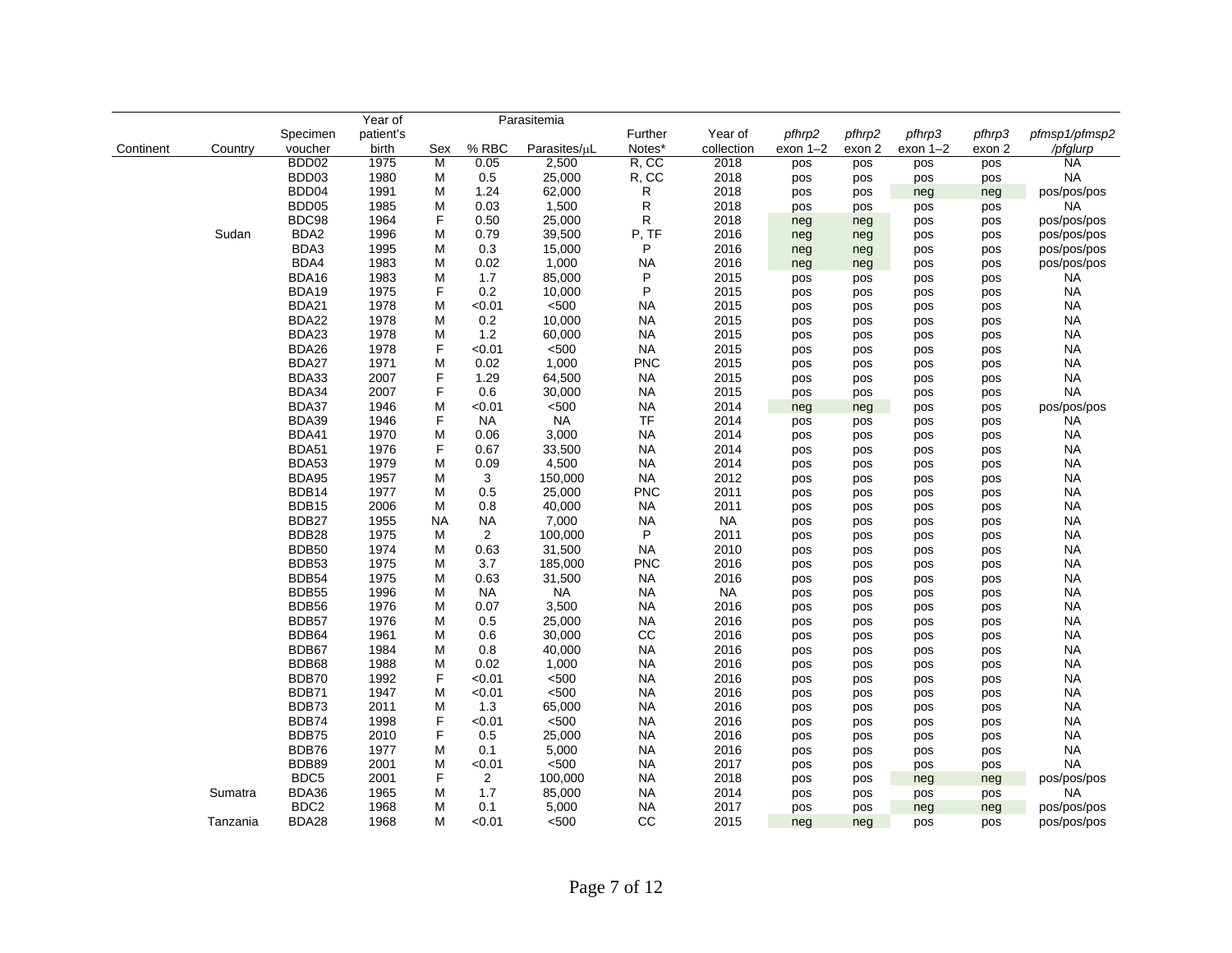|                  |                     |                     | Year of            |           |                | Parasitemia  |                   |                       |                      |                  |                      |                  |                           |
|------------------|---------------------|---------------------|--------------------|-----------|----------------|--------------|-------------------|-----------------------|----------------------|------------------|----------------------|------------------|---------------------------|
| Continent        | Country             | Specimen<br>voucher | patient's<br>birth | Sex       | % RBC          | Parasites/uL | Further<br>Notes* | Year of<br>collection | pfhrp2<br>$exon 1-2$ | pfhrp2<br>exon 2 | pfhrp3<br>exon $1-2$ | pfhrp3<br>exon 2 | pfmsp1/pfmsp2<br>/pfglurp |
|                  |                     | BDA47               | 1971               | M         | < 0.01         | < 500        | <b>NA</b>         | 2014                  | pos                  | pos              | pos                  | pos              | <b>NA</b>                 |
|                  |                     | BDB61               | 1990               | М         | < 0.01         | < 500        | <b>NA</b>         | 2016                  | pos                  | pos              | pos                  | pos              | <b>NA</b>                 |
|                  |                     | BDA82               | 1985               | M         | 0.9            | 45,000       | <b>PNC</b>        | 2013                  | pos                  | pos              | pos                  | pos              | <b>NA</b>                 |
|                  | Togo                | <b>BDA50</b>        | 1983               | M         | 0.27           | 13,500       | <b>NA</b>         | 2014                  | neg                  | neg              | pos                  | pos              | pos/pos/pos               |
|                  | Uganda              | <b>BDA54</b>        | 1984               | M         | 1.07           | 53,500       | <b>NA</b>         | 2014                  | pos                  | pos              | pos                  | pos              | <b>NA</b>                 |
|                  |                     | BDB47               | 1980               | M         | 1.2            | 60,000       | <b>NA</b>         | 2010                  | pos                  | pos              | pos                  | pos              | <b>NA</b>                 |
|                  | Zambia              | BDA31               | 1958               | M         | 0.2            | 10,000       | <b>NA</b>         | 2015                  | neg                  | neg              | pos                  | pos              | pos/pos/pos               |
|                  |                     | BDB3                | 1960               | M         | < 0.01         | < 500        | <b>NA</b>         | 2012                  | pos                  | pos              | pos                  | pos              | <b>NA</b>                 |
|                  |                     | <b>BDB32</b>        | 1956               | F         | 0.04           | 2,000        | <b>NA</b>         | 2011                  | pos                  | pos              | pos                  | pos              | <b>NA</b>                 |
|                  |                     | <b>BDB59</b>        | 1939               | F         | 8              | 400,000      | <b>NA</b>         | 2016                  | pos                  | pos              | pos                  | pos              | <b>NA</b>                 |
|                  |                     | BDB92               | 1943               | M         | 0.6            | 30,000       | P                 | 2017                  | pos                  | pos              | pos                  | pos              | <b>NA</b>                 |
|                  | Zimbabwe            | BDA1                | 1975               | F         | 0.16           | 80,00        | <b>NA</b>         | 2016                  | pos                  | pos              | pos                  | pos              | <b>NA</b>                 |
| Asia             | Cambodia            | BDC6                | 1971               | F         | 3.3            | 165,000      | <b>TF</b>         | 2018                  | pos                  | pos              | pos                  | pos              | <b>NA</b>                 |
|                  | India               | BDB48               | 1940               | M         | < 0.01         | < 500        | <b>NA</b>         | 2010                  | pos                  | pos              | pos                  | pos              | <b>NA</b>                 |
|                  |                     | BDB49               | 1940               | M         | 0.1            | 5,000        | <b>NA</b>         | 2010                  | pos                  | pos              | pos                  | pos              | <b>NA</b>                 |
|                  |                     | BDB69               | 2011               | F         | 3              | 150,000      | <b>NA</b>         | 2016                  | pos                  | pos              | pos                  | pos              | <b>NA</b>                 |
|                  | Indonesia           | BDB43               | 1958               | M         | $\overline{2}$ | 100,000      | <b>NA</b>         | 2010                  | pos                  | pos              | pos                  | pos              | <b>NA</b>                 |
|                  | Papua New<br>Guinea | BDA30               | 1958               | М         | < 0.01         | < 500        | P, TF             | 2015                  | pos                  | pos              | pos                  | pos              | <b>NA</b>                 |
|                  |                     | BDA35               | 1986               | F         | 0.3            | 15,000       | <b>NA</b>         | 2015                  | pos                  | pos              | pos                  | pos              | <b>NA</b>                 |
|                  |                     | BDB <sub>5</sub>    | 1996               | М         | < 0.01         | < 500        | <b>NA</b>         | 2012                  | pos                  | pos              | pos                  | pos              | <b>NA</b>                 |
|                  |                     | BDB12               | 1973               | M         | 0.7            | 35,000       | <b>NA</b>         | 2011                  | pos                  | pos              | pos                  | pos              | <b>NA</b>                 |
|                  |                     | BDB34               | 1991               | <b>NA</b> | 0.8            | 40,000       | <b>NA</b>         | <b>NA</b>             | pos                  | pos              | pos                  | pos              | <b>NA</b>                 |
|                  | Thailand            | BDA20               | 1981               | M         | 0.19           | 9,500        | <b>NA</b>         | 2015                  | pos                  | pos              | pos                  | pos              | <b>NA</b>                 |
| South<br>America | Peru                | <b>BDA52</b>        | 1986               | F         | 0.4            | 20,000       | cc                | 2014                  | pos                  | pos              | neg                  | neg              | pos/pos/pos               |

\* CC, reported concurrent condition; NA, not applicable; neg, negative; P, prophylaxis compliant; PNC, prophylaxis noncompliant; pos, positive; R, known refugee status; TF, previous treatment failure. †Green shading indicates negative results for the target from both assays.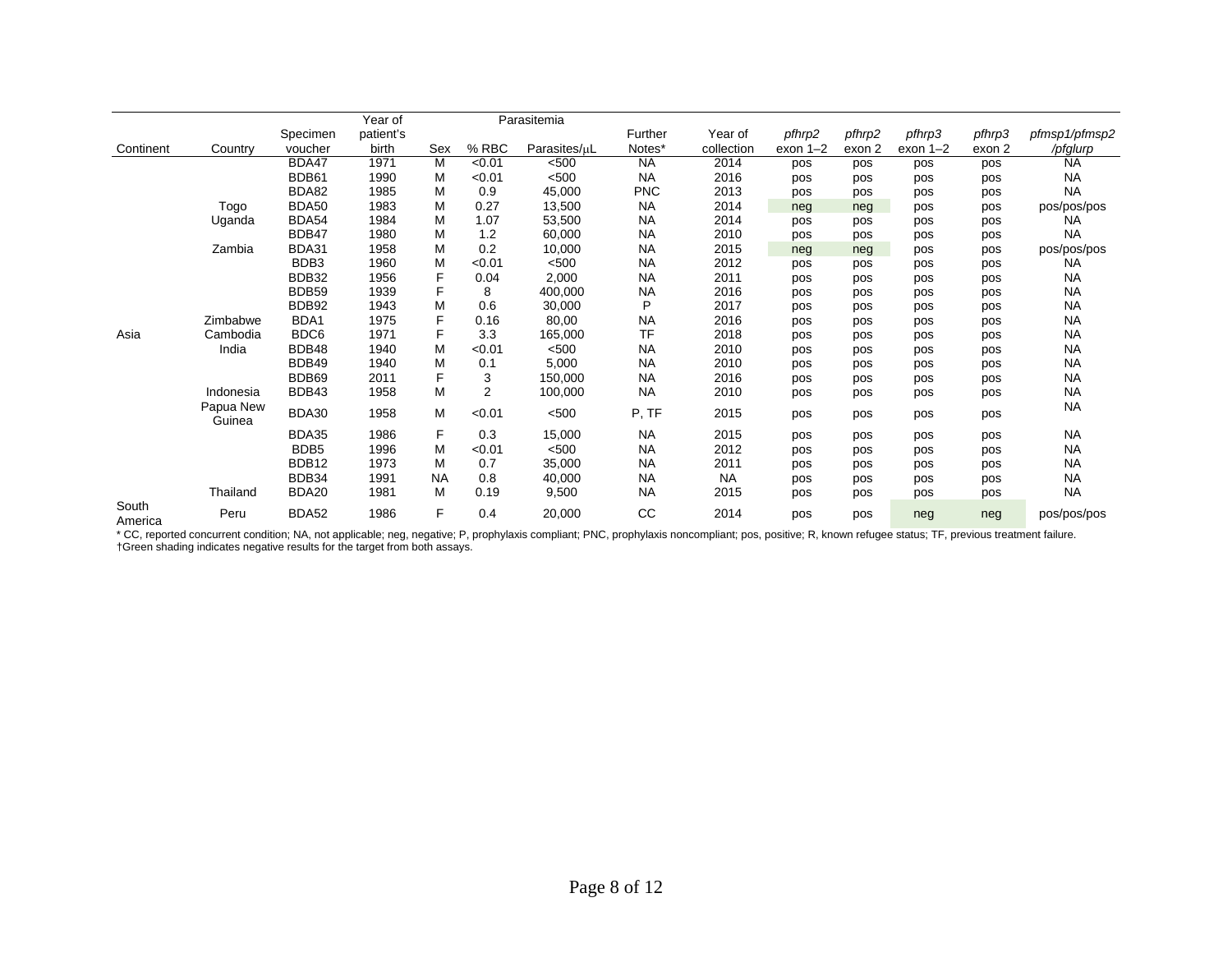## **References**

- <jrn>1. Baker J, McCarthy J, Gatton M, Kyle DE, Belizario V, Luchavez J, et al. Genetic diversity of *Plasmodium falciparum* histidine-rich protein 2 (PfHRP2) and its effect on the performance of PfHRP2-based rapid diagnostic tests. J Infect Dis. 2005;192:870–7. [PubMed](https://www.ncbi.nlm.nih.gov/entrez/query.fcgi?cmd=Retrieve&db=PubMed&list_uids=16088837&dopt=Abstract) [https://doi.org/10.1086/432010<](https://doi.org/10.1086/432010)/jrn>
- <jrn>2. Gamboa D, Ho MF, Bendezu J, Torres K, Chiodini PL, Barnwell JW, et al. A large proportion of *P. falciparum* isolates in the Amazon region of Peru lack *pfhrp2* and *pfhrp3*: implications for malaria rapid diagnostic tests. PLoS One. 2010;5:e8091. https://doi.org/10.1371/journal.pone.0008091</jrn>
- <jrn>3. Cheng Q, Gatton ML, Barnwell J, Chiodini P, McCarthy J, Bell D, et al. *Plasmodium falciparum* parasites lacking histidine-rich protein 2 and 3: a review and recommendations for accurate reporting. Malar J. 2014;13:283. https://doi.org/10.1186/1475-2875-13-283</jrn>
- <jrn>4. Berhane A, Anderson K, Mihreteab S, Gresty K, Rogier E, Mohamed S, et al. Major threat to malaria control programs by *Plasmodium falciparum* lacking histidine-rich protein 2, Eritrea. Emerg Infect Dis. 2018;24:462–70. https://doi/org/10.3201/eid2403.171723</jrn>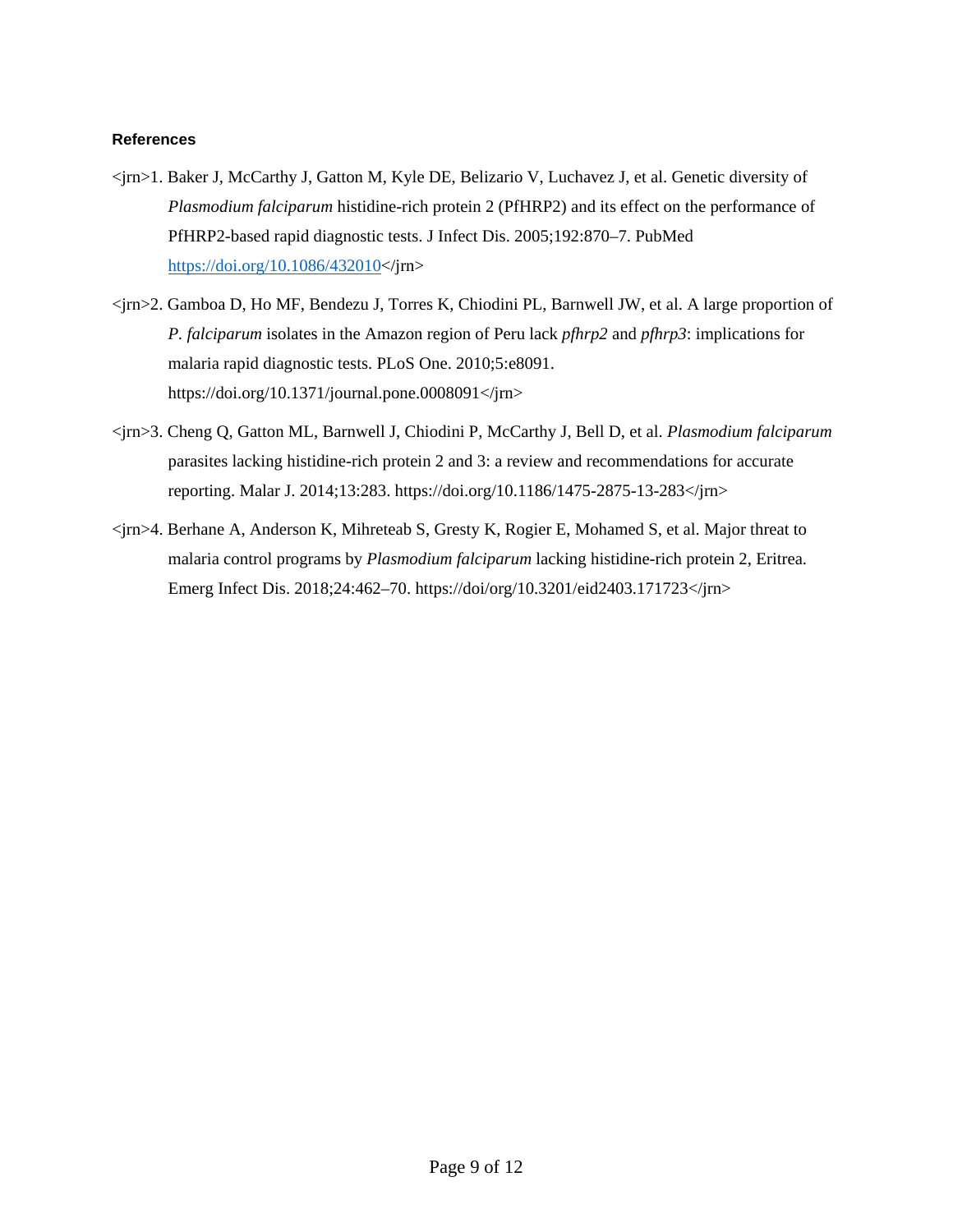

**Appendix Figure 1.** Workflow for *P. falciparum* microsatellite analysis.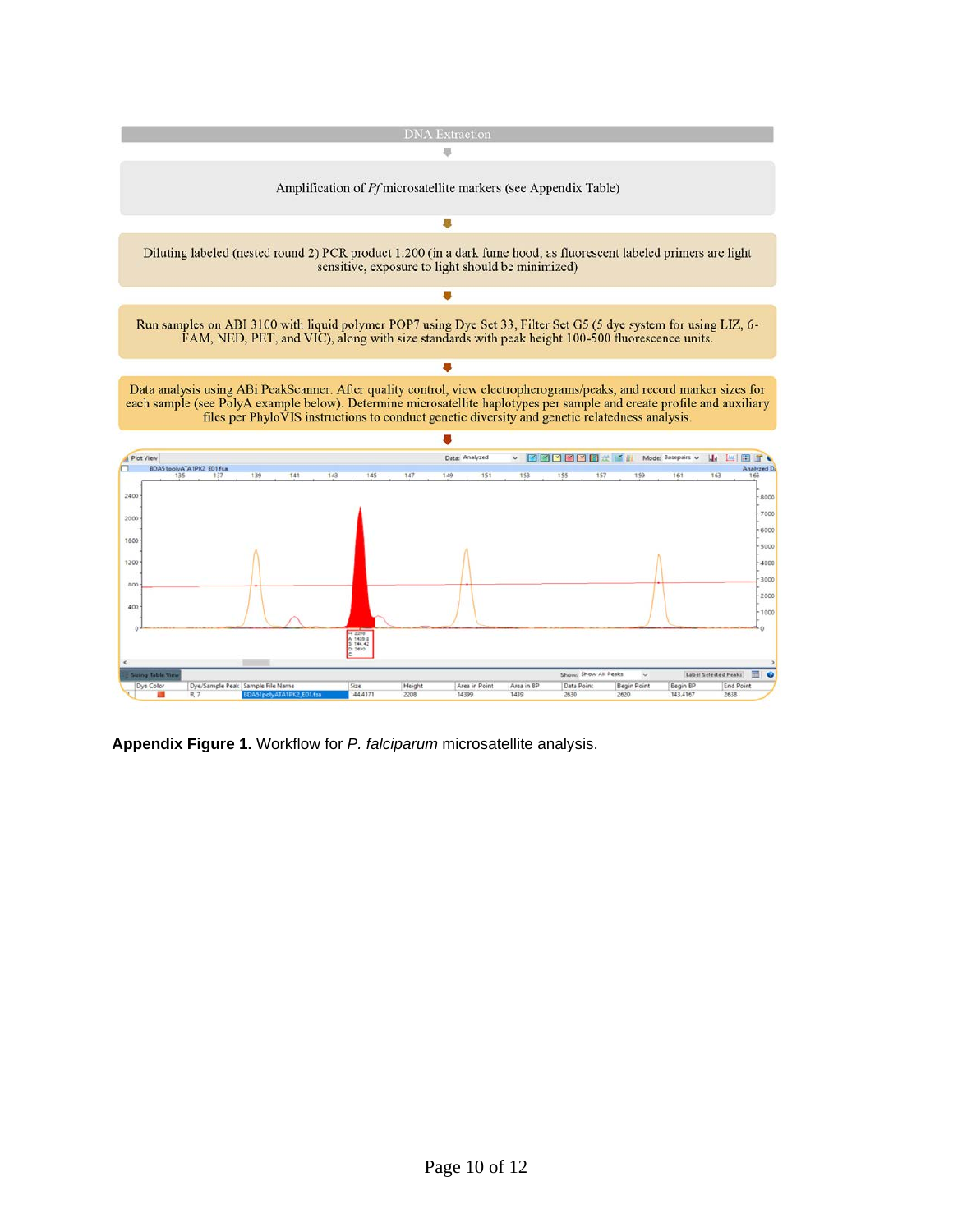

**Appendix Figure 2.** Results for sample BDB99 (originating from South Sudan, 2017, <0.01% parasitemia, *pfhrp2* negative/*pfhrp3* positive) using BinaxNOW, CareStart, and BioLine HRP2-based RDTs. CareStart and SD BioLine show no pan *spp.* band and a faint (1) *pf* band. BinaxNOW shows a negative pan *spp.* and *pf* outcome. Testing was conducted at Westmead Institute for Medical Research, Westmead, Australia, on January 4, 2019.